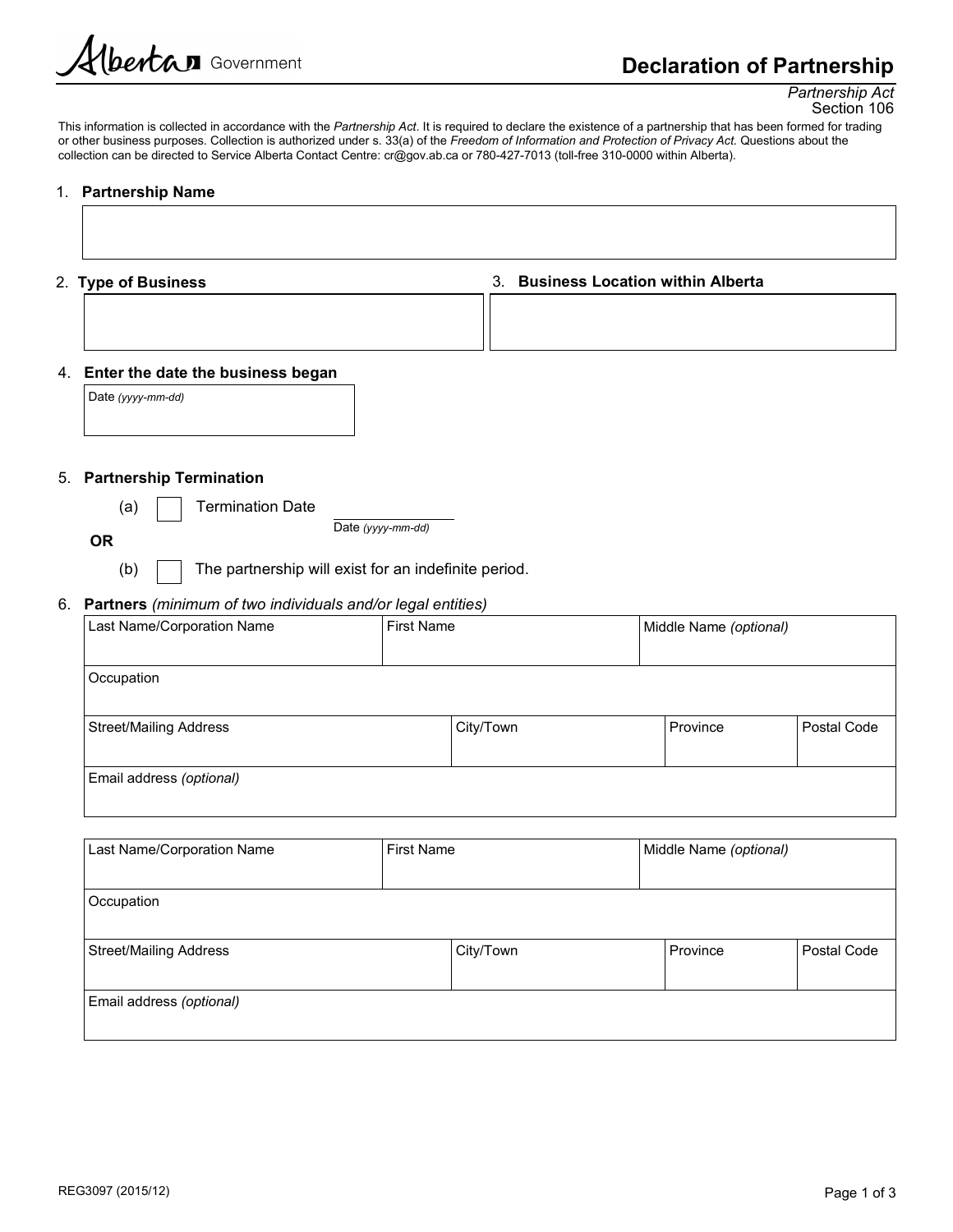### 7. Statement

The partners listed in Item 6 confirm they are the only members of this partnership.

## 8. Authorized Representative/Authorized Signing Authority for the Business

Last Name, First Name, Middle Name **Relationship to Business** 

Telephone Number

Email Address (optional)

Date of submission (yyyy-mm-dd) Signature